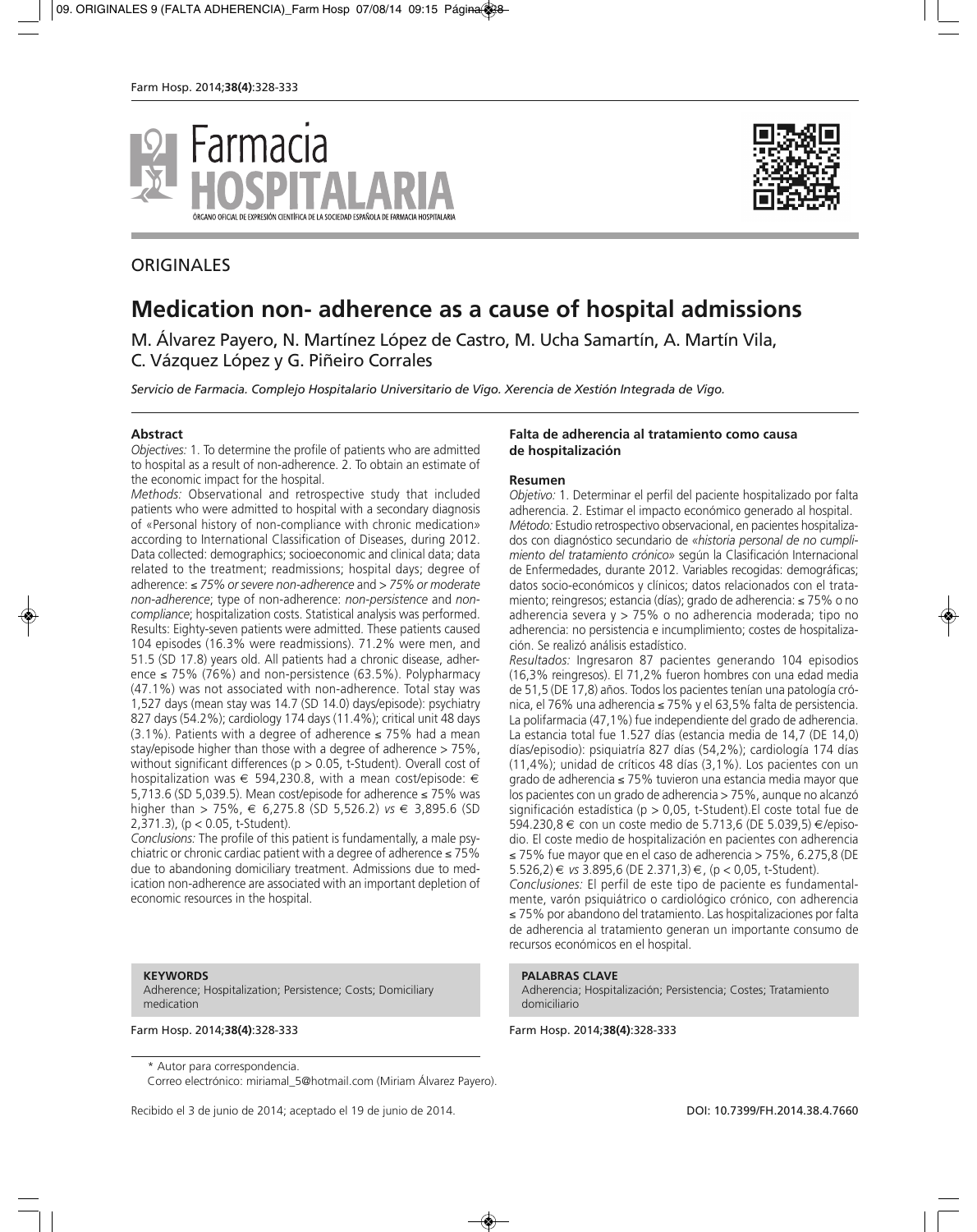## **Introduction**

The World Health Organization (WHO) defines the concept of adherence as<sup>1</sup> «the extent to which a person's behavior - taking medication, following a diet, and/or executing lifestyle changes, corresponds with agreed recommendations from a health care provider». In chronic treatments, three complementary concepts interact: acceptance of the disease, compliance (taking the medication, in the short-term, according to the prescription) and persistence in time (continuous medication aimed at getting long-term clinical benefit). To obtain a good therapeutic result a degree of adherence (DA) higher than 80% is generally considered to be acceptable, although the ideal value would be greater than  $95\%$ <sup>1</sup>. Clinical practice data indicate that the rate of adherence in chronic diseases is variable (30-100%)2-5. Nevertheless, it is generally low and independent of the disease. Various factors such as forgetfulness or confusion explain involuntarily poor adherence to therapy. On the other hand, others factors such as the chronicity of the disease, fear of adverse reactions, polypharmacy, lack of understanding, sociocultural and economic factors, may condition a lack of voluntary adherence<sup>6</sup>.

Non-adherence is a major world public health problem, due to its negative consequences both for the patient: worse clinical results, quality of life and greater morbidity and mortality<sup>7</sup>; and for the health system<sup>1,6-7</sup>. It is estimated that non-adherence generates an annual cost of \$100 billion in the United States<sup>6-7</sup> and 125 billion Euros  $(\epsilon)$  in Europe<sup>8</sup>. In Spain this figure could be estimated at 11 thousand million  $\epsilon$  per year<sup>8</sup>.

Numerous works<sup>2-5,9-12</sup> evaluate the DA in different diseases, the causes of non-compliance and abandonment, and refer to the important economic impact this degree of adherence has. Nonetheless, on the other hand, few works13 sub-analyse the role of non-adherence as a cause of hospitalization.

The objectives of this study are:

- 1. To determine the profile of patients who are hospitalized as a result of non-adherence to domiciliary pharmacological treatment.
- 2. To obtain an estimate of the economic impact for the hospital.

## **Method**

We performed an observational retrospective study conducted in a 1,250-bed universitary hospital. We included patients over 18 years old that were admitted in 2012 with a secondary diagnosis of «Personal history of non-compliance with chronic medication*»* (code V15.81) of the International Classification of Diseases, Ninth Revision, Clinical Modification (ICD-9-CM) format. We obtained the initial sample of patients from the coding department of the hospital and other data by digital medical record (IANUS® v.04.10.0323). Variables collected: demographics; Charlson comorbidity score<sup>14</sup>; obesity (referenced in medical record); basal diagnosis (according to ICD-9-CM); hospitalization unit; socioeconomic data (level of education, type of residence, residential area, living alone/accompanied, work activity, active toxic habits: tobacco, alcohol and drugs); number (No.) of domiciliary medicines (DM) on admission; polypharmacy ( $\geq$  5 drugs)<sup>15</sup>; therapeutic group (according to official Anatomical, Therapeutic, Chemical classification (ATC) system); type of medication dispensed: hospital (HD) /community (CD); hospital days; re-admissions (days); DA, we defined: ≤ *75% or severe nonadherence* (unjustified discontinuity of ≥ 1 month in the collection of medication from the pharmacy and/or hospital outpatient dispensing area, in the 4 months prior to admission) and *> 75% or moderate non-adherence* (no discontinuity in the collection); type of non-adherence: we defined *non-persistence* (proof of abandonment of the treatment in the medical report on release from the hospital) and *non-compliance* (evidence of irregular intake of medicines in the medical report); hospitalization prevalence; hospitalization costs (overall cost, cost per episode, cost per unit and cost of readmission). In order to estimate the economic impact we only evaluated the cost associated with the hospital stay, according to Royal Decree-Law 221/2012, 31 October, in which the rates for health services provided at the centres of the Galician health service are establish (taking into account the difference in the cost for acute psychiatric and critical care units).

We performed descriptive statistical analysis expressing the quantitative variables such as mean (standard deviation) and the categorical such as percentages and frequencies using the SPSS version 15 programme. We associated the degree and type of non-adherence with the categorical variables using contingency and Chisquare tables; and using the T-Student test and variance analysis (ANOVA) with the quantitative variables. We established a significance level of p < 0.05.

## **Results**

A total of 106 patients were admitted with a secondary diagnosis of lack of adherence to medication. Nineteen patients were excluded from the study because the relationship between the reason for admission and nonadherence to DM did not exist, or was unclear. The 87 patients with a confirmed diagnosis, resulted in 104 hospitalizations or episodes (seven patients were readmitted once, and three patients were readmitted two or more times). There were four exitus in patients with human immunodeficiency virus (HIV): three due to acquired immunodeficiency syndrome and one due to pneumococcal sepsis.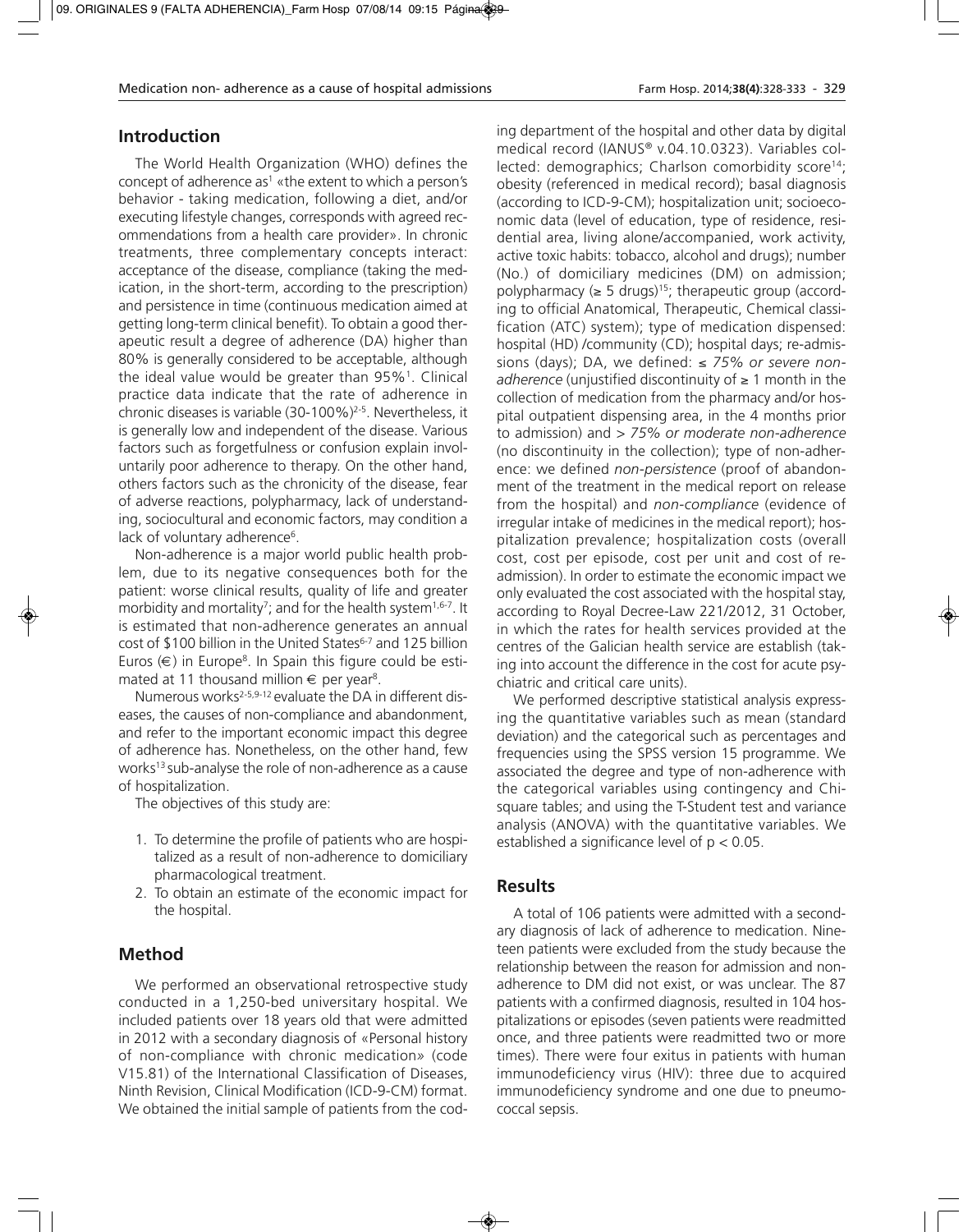All of the patients had basal chronic pathologies, which were primarily psychiatric or cardiac in origin. Table 1 gives the general and clinical characteristics of the hospitalized patients.

The cardiologic patients took more DM than the psychiatric [6.9 (4.0) *vs.* 4.2 (2.4) drugs, p < 0.05, ANOVA]; although polypharmacy and the number of DM was not related to the degree or type of non-adherence,  $(p >$ 0.05, Chi-square and t-Student test). All of the HD drugs were antiretrovirals for HIV.

Severe lack of adherence was identified in 76% (79/104) of episodes. Patients with mental illness (ICD-9- CM, codes 290.0-319.9) had a DA ≤ 75% in 70.3% (26/37) of psychiatric episodes and in 8.7% with respect to total admissions to psychiatry unit (26/297) in 2012. Patients with cardiac disorders had a severe non-adherence in 63.6% (14/22) of cardiologic episodes. The mean age in patients with severe lack of adherence  $(≤ 75%)$ was lower than in moderate non-adherence  $($  > 75%): 48.5 (16.7) *vs.* 60.4 (18.2) years in moderate, p < 0.05, t-Student. There was non-persistence in the treatment in 63.5% of the cases, with this being the main reason for the lack of adherence in therapeutic groups N (nervous system), C (circulatory system), R (respiratory system) and J (anti-infective).

Other significant differences did not observe among the rest of the clinical, socioeconomic and demographic characteristics of the patients for DA and type of nonadherence.

Table 2 gives the total and mean hospital stay for the episodes and re-admissions with respect to hospitalization units.

The hospitalization units with increased overall and longer average stays per episode were psychiatry and cardiology with 54.2% and 11.4% of the cumulative total, respectively. We recorded that 10.6% of the total number of cases were in the intensive care unit; with a total stay of 48 days, but with a short mean length of stay in this unit per episode (standard deviation), 0.5 (1.7) days. Furthermore, 16.3% (17/104) of the total cases were readmissions; mainly psychiatric (64.7%) and respiratory (23.5%) patients.

Table 3 gives the stay and the average cost in each case of hospitalization depending on the DA and type of non-adherence.

Patients with a DA  $\leq$  75% had a length of hospitalization/episode higher than those with a DA > 75%; nevertheless, no statistically significant difference was observed,  $p > 0.05$ , t-Student test.

The average costs associated with hospitalization resulting from a severe non-adherence ( $DA \le 75\%$ ) and those caused by lack of persistence to treatment were significantly higher than in hospital admissions due to moderate non-adherence or slight interruption of treatment,  $p < 0.05$ , t-Student test (Table 3). Overall cost of hospitalization was  $\epsilon$  594,230.8 ( $\epsilon$  203,829.88 in psy-

| Table 1. Clinical, socioeconomic and demographic  |
|---------------------------------------------------|
| characteristics of the patients in the cases of   |
| hospitalization included in the study $(n = 104)$ |

| Variables                                                                                                                               | Results                                     |
|-----------------------------------------------------------------------------------------------------------------------------------------|---------------------------------------------|
| Sex (male)                                                                                                                              | 71.2                                        |
| Age <sup>a</sup> (mean; SD)                                                                                                             | 51.5 (17.8)                                 |
| CCS<br>$0 - 3$<br>$4 - 9$<br>$\geq 10$                                                                                                  | 49.0<br>32.7<br>18.3                        |
| Obesityb                                                                                                                                | 19.2                                        |
| ICD-9-CM <sup>c</sup><br><b>Mental illness</b><br>Circulatory system<br>Respiratory system<br>Other                                     | 36.5<br>26.9<br>10.6<br>26.0                |
| Hospitalization unit<br>Psychiatry<br>Cardiology<br>Internal Medicine<br><b>Intensive Care Unit</b><br>Pneumology<br>Other <sup>c</sup> | 34.6<br>19.2<br>11.5<br>10.6<br>9.6<br>14.5 |
| Lives<br>Alone<br>Accompanied<br>Without data                                                                                           | 21.2<br>68.3<br>10.6                        |
| Residence<br>Home<br>Institution<br>Indigent                                                                                            | 93.3<br>1.0<br>5.8                          |
| Residential area<br>Urban<br>Rural<br>Without data                                                                                      | 51.0<br>43.3<br>5.8                         |
| Actively working<br>Active toxic habits <sup>e</sup><br>Alcohol<br>Tobacco<br>Drugs                                                     | 28.8<br>61.5<br>41.3<br>39.4<br>22.1        |
| No. Domiciliary medication (mean; SD)                                                                                                   | 7.2(3.4)                                    |
| Polypharmacy ( $\geq 5$ drugs)                                                                                                          | 47.1                                        |
| Therapeutic group <sup>t</sup><br>N. Nervous system<br>C. Cardiovascular system<br>R. Respiratory system<br>Other                       | 40.4<br>29.8<br>9.6<br>20.2                 |
| Type of dispensation<br>Community<br>Hospital                                                                                           | 92.3<br>7.7                                 |

CCS: Charlson Comorbidity Score; SD: Standard deviation.

a Age in years; b obesity: referenced in medical record; cICD-9-CM: International Classification of Diseases, Ninth Revision, Clinical Modification, refers to the underlying chronic disease and is related to the diagnosis on admission in 100% of cases. Mental illness (codes 290.0-319), circulatory system (codes 390.0- 459.9), respiratory system (codes 460.0-519.9); <sup>d</sup>Other: endocrine, digestive, geriatrics and nephrology; e Baseline count of patients who have active toxic habits. There are patients with more than one toxic habit; 'According to Anatomical, Therapeutic, Chemical classification system.

\*The variable "level of education" is not recorded since in 73.1% of cases it could not assessed due to lack of information, in medical records.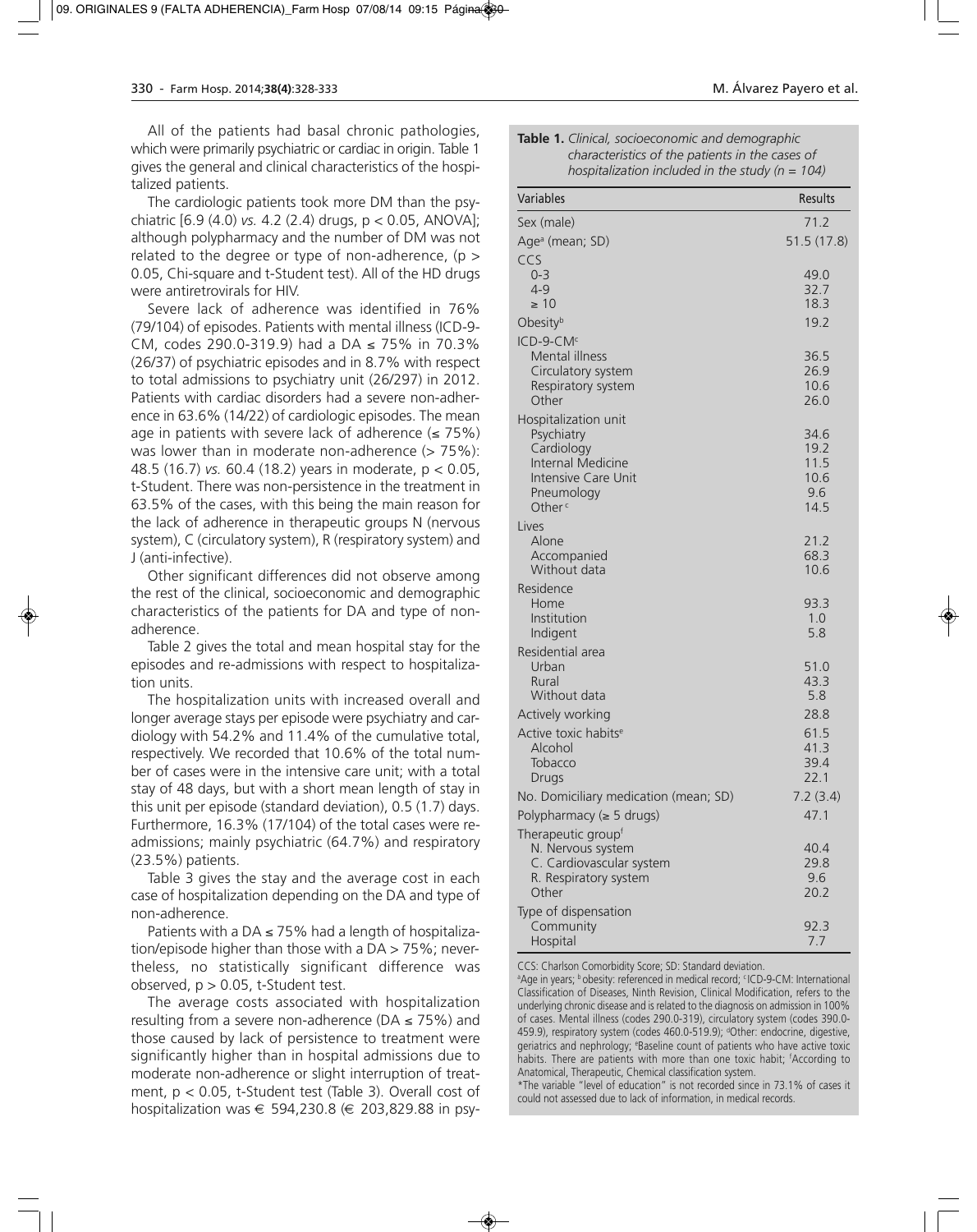|  | Farm Hosp. 2014;38(4):328-333 - 331 |  |  |
|--|-------------------------------------|--|--|
|--|-------------------------------------|--|--|

| <b>Table 2.</b> Accumulated total stay and average hospital stay |
|------------------------------------------------------------------|
| for episodes of hospitalization and readmission                  |

| Variables                  | Total hospital stay<br>Days $(\%)$ | Hospital<br>Stay/episode<br>Average (SD) |
|----------------------------|------------------------------------|------------------------------------------|
| Total episodes $N = 104$   | 1,527 (100%)                       | 14.7(14.0)                               |
| Hospitalization unit       |                                    |                                          |
| Psychiatry                 | 827 (54.2%)                        | 20.7(16.8)                               |
| Cardiology                 | 174 (11.4%)                        | 9.2(6.3)                                 |
| Intensive Care Unit        | $48(3.1\%)$                        | 0.5(1.7)                                 |
| Other <sup>a</sup>         | 478 (31.3%)                        | 11,7(11.9)                               |
| Re-admissions ( $n = 17$ ) | 244 (16.0%)                        | 15.1(14.1)                               |
| Re-admission unit          |                                    |                                          |
| Psychiatry                 | 208 (85.2%)                        | 18.9(12.6)                               |
| Pneumology                 | 21(8.6%)                           | 5.3(2.2)                                 |
| Other <sup>b</sup>         | $15(6.2\%)$                        | 7.5(0.7)                                 |

Average hospital stay in days; SD: Standard deviation.

a Other: pneumology, internal medicine, endocrine, digestive, neurology, geriatrics, nephrology, haemato-logy, rheumatology, oncology; <sup>b</sup>Other: cardiology and internal medicine.

chiatry,  $\in$  84,566.6 in the intensive care unit and the rest due to hospitalization in other medical units), with an average cost/episode of  $\in$  5,713.6  $\pm$  5,039.5. Re-admission cases amounted to  $\in$  83.211.3.

The hospitalization prevalence due to lack of adherence to DM, was 0.30% (104/ 34,195) for adults, in period of study.

## **Discussion**

This study showed that 76% of the cases took less than 75% of their chronic medication during the four previous months. In the majority of the cases, this was because the patient abandoned the treatment. This also causes a longer hospital stay with respect to the average global hospital stay (8.6 days). Nonetheless, we cannot confirm if this finding is significant due to lack of a group

control*.* These patients were mainly young men with little co-morbidity (although in the study period the majority of the scheduled admissions for other causes were for women). These results are similar to those found by Ambadekar16 in cardiology patients. Other studies in chronic obstructive pulmonary disease patients<sup>4</sup> point to the elderly with comorbidities as being less adherent, and Flovig<sup>13</sup> points to a lower DA in women with psychiatric pathologies.

Although the presence of polypharmacy is important (47.1%), is not associated with lower adherence, in our study. This finding coincides with other authors<sup>17</sup> where the number of daily tablets taken for antiretrovirals are not associated with adherence (10.6 (4.6) *vs* 9.5 (3.2) tablets). This relationship, between polypharmacy and poor adherence, appears to be greater in the frail elderly and pluripathological patient<sup>18-19</sup>. Whenever possible, the medication regimen should be simplified.

In this study, patients with psychiatric illness have a severe non-adherence ( $DA \le 75\%$ ) to medication regime. A lack of adherence for psychiatric treatment was recorded by literature; Cramer et al.<sup>20</sup>, showed a mean level of adherence for antipsychotic medication of 58 (19) percent (range 24-90 percent). Hong et al. $21$  estimated non-adherence rate (23.6%) over 21 months follow-up in the treatment of bipolar disorder. A recent study<sup>13</sup> in psychiatric patients, analysed the adherence of the week prior to admission and found 15% of DA < 75% (and 82% of DA > 75%). In our case, we obtained a higher percentage (72.2%) of DA ≤ 75% for psychiatric patient cohort (26/36) in the 4 months prior to admission. Although it is not comparable since the methodology differs, the high adherence to medication one week prior to admission might be related to increased experience of serious symptoms.

In a meta-analysis<sup>22</sup>, non-adherence was shown to be > 1.5 times higher among individuals who did not perceive their disease as severe or as a threat. To achieve optimal adherence, the first step is to accept the disease and actively engage in its treatment and this seems to be

| Variables                       | Hospital<br>Stay/episode<br>Average (SD) | p value* | Cost/episode of<br>hospitalization<br>Average (SD) | p value* |  |
|---------------------------------|------------------------------------------|----------|----------------------------------------------------|----------|--|
| Degree of adherence (DA)        |                                          |          |                                                    |          |  |
| $\leq$ 75% severe non-adherence | 15.54 (15.22)                            | p > 0.05 | 6,275.8(5,526.2)                                   | P < 0.05 |  |
| >75% moderate non-adherence     | 11.40(9.4)                               |          | 3,895.6 (2,371.3)                                  |          |  |
| Type of non-adherence           |                                          |          |                                                    |          |  |
| Non-persistence                 | 16.7(15.7)                               | P > 0.05 | 6,722.9(5,775.5)                                   | P < 0.05 |  |
| Non-compliance                  | 10.8(9.9)                                |          | 3,933.2 (2,695.1)                                  |          |  |

**Table 3.** *Description of the hospital stay and cost generated for hospitalization episodes depending on the degree and type of non-adherence*

Average hospital stay in days; Average cost in €; SD: Standard deviation; \*T-Student test for equality of means.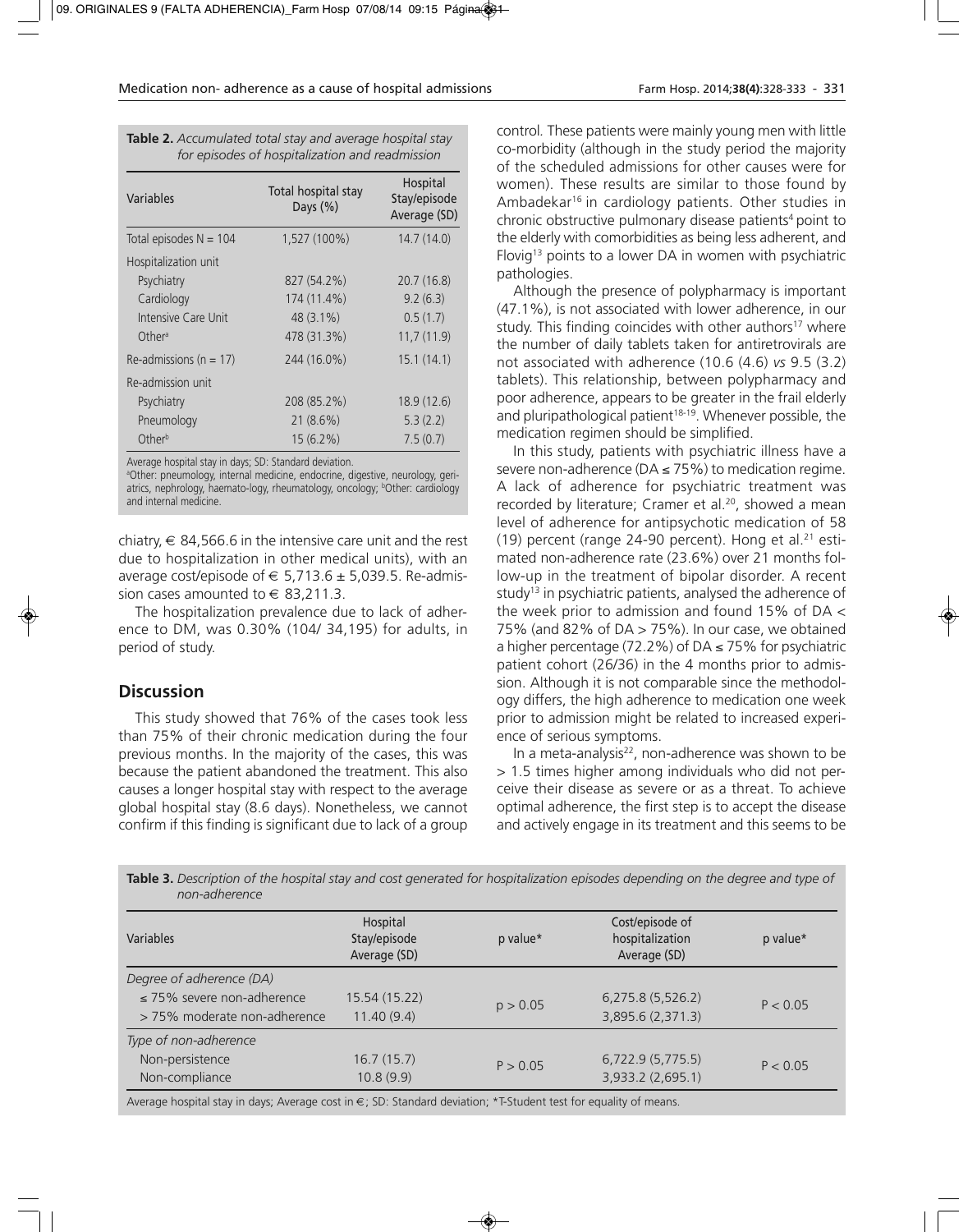one of the main problems identified in psychiatric patients (little or no awareness of their illness)<sup>1</sup>. Unfortunately, with the data available, we do not know if nonadherence is voluntary or involuntary. Nevertheless, substance abuse as alcohol (41%) and drugs (22%) seem to be common in our patients' habits, which leads us to think that voluntary abandonment probably predominates. This perception is similar to reported in other studies<sup>17,23</sup>, although our study, the active toxic habits showed no statistical significance for DA. For example, Riera et al.17 concluded that active consumption of toxic and psychiatric problems, mainly depression, seem determinants on adherence to antiretroviral drugs; In recent study, Hapangama et al.<sup>23</sup> found a significant proportion (43%, range 39-48) of mentally ill patients that have a comorbid substance use diagnosis and associated complications. They were also found to have poorer treatment adherence (56.9% of them were substance abusers), increased number of hospital admissions (55.3% of readmissions corresponded to substance abusers), and higher rates of violence. For diabetes, dyslipidemia, and hypertension, medication non-adherence has been associated, also, with higher hospitalization rates<sup>22,24</sup>.

Lack of adherence as a cause for hospitalizations is associated with a high economic impact in our study,  $(p < 0.05$ , t-Student). These results are consistent with other studies<sup>9,21,25</sup> which evaluate the cost associated with non-adherence in different diseases, although the amounts differ due to the difference in the type of patient and the methodology. In a review, Touchette et al.24 described that total disease-related health care costs were lower for adherent diabetic patients compared with nonadherent patients (\$4,570 for DA of 80%-100% *vs.* \$8,867 for DA of 0%-19%). Similarly, adherent patients with dyslipidemia had lower total disease-related health care costs than did nonadherent patients (\$ 3,924 for DA of 80%-100% of *vs.* \$ 6,888 for DA of 0%-19%). In our study, costs generated for hospitalizations were € 3,895.6 for episodes with DA > 75% *vs.* € 6,275.8 for episodes with DA  $\leq$  75%; our result is similar to previous if we consider \$ instead  $\in$ .

## **Limitations**

This study has several limitations which are related to the nature of patient cohort and data used, study design, variable definitions and measure of DA and cost.

First, it is likely that the prevalence of hospitalization (0.30%) has been underestimated because we start from a sample which was already defined as such according to the encoding of the doctors. This leads us to believe that the magnitude of the problem in our area would be higher. Therefore, once again the problem of insufficient adherence that exists in the chronic patients manifests itself.

Second limitation is the retrospective design without a control group. Thus new prospective controlled studies

are needed to more firmly demonstrate our results, evaluating socioeconomic characteristics that we did not cover, or that could not be adequately assessed due to lack of information, and by measuring the DA with more appropriate methods such as validated questionnaires. In the same way, in the subgroup of psychiatric patients, it is necessary to learn more about their diagnoses, socioeconomic and pharmacotherapeutic profiles and record the influence on the DA.

Third, as we considered a value of  $DA > 75\%$  as being the optimal, while the literature<sup>1</sup> establishes it as  $> 80\%$ may limit comparisons. This is justified by the difficulty of retrospectively assessing the adherence with the data available (we considered 4 months so it is easier to divide the adherence into four parts (25-50-75-100%). If during at least one month, the patient did not collect their medication the adherence was taken to be  $\leq 75\%$ .

Fourth, to compare our work with others is difficult because there are few existing works that sub-analyse hospitalisations resulting from a complication of the basal disease due to the lack of adherence to domiciliary medication.

Fifth, we consider the economic valuation to be underestimated as it does not include indirect costs, emergency visits, tests or surgical procedures. Finally, the degree to which medication use may be impacted appears to depend on the patient's ability to pay for medications as well as the condition being treated $24$ . Taking into account that in 29% of the cases the patients are actively working, and in 71% of the cases they are retired or unemployed; it would be interesting to study the costs due to loss of productivity during hospitalization and the influence that the new Spanish regime of pharmaceutical delivery has had (Royal Decree-Law 16/2012, April 20) on adherence to medication.

This study shows that the profile of the patient with hospitalization due to insufficient adherence to medication is fundamentally, male psychiatric or chronic cardiac patient, with a DA  $\leq$  75% due to abandoning domiciliary medication. Patients with psychiatric and/or respiratory pathologies generate successive re-admissions and others are sent to critical care unit. All this generates long hospital stays with an elevated average cost of hospitalization which are associated with an important depletion of economic resources in the hospital.

Preventive measures in the short-term, such as the establishment of follow-up units for patients with increased risk, adaptations of dosing and/or presentations regimes could be implanted. This would be also very cost-effective for the health system, in view of the results.

## **Bibliography**

1. World Health Organization. Adherence to long-term therapies: Evidence for action. Geneva. World Health Organization; 2003. Available at: http://www.who.int/chp/knowledge/publications/adherence\_report/en/. Accessed July 23, 2013.